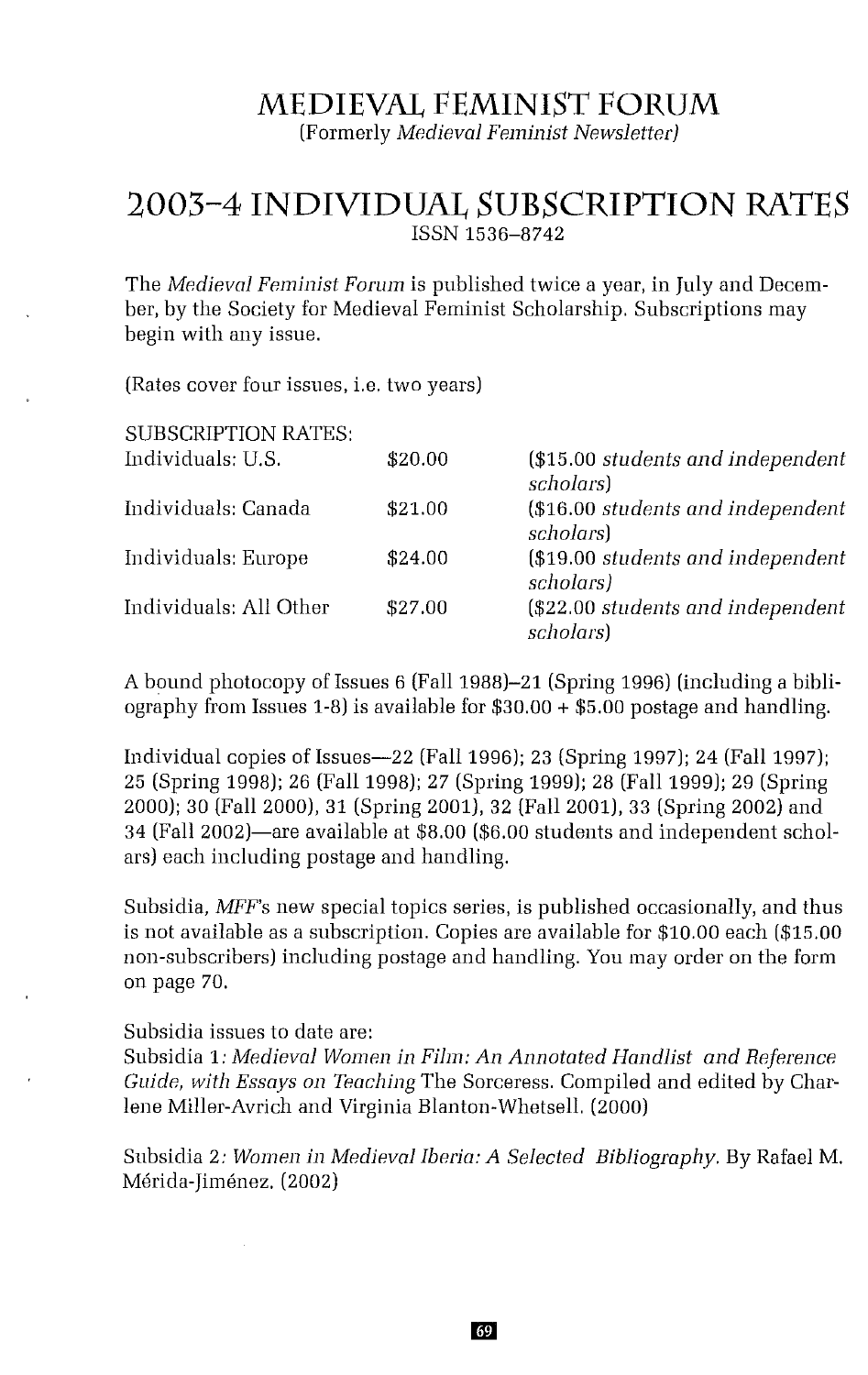## PLEASE USE THIS FORM OR IN A LETTER INCLUDE YOUR

### NAME

#### ADDRESS

### AFFILIATION, IF NOT IN ABOVE ADDRESS

### E-MAIL ADDRESS

#### RESEARCH INTERESTS

Renewal\_\_\_\_\_\_\_ New MFF subscription to begin with issue\_\_\_\_\_

Please send me

\_\_Subsidia <sup>1</sup> (\$10.00 per copy/\$15.00 non MFF subscribers) \_\_Subsidia <sup>2</sup> (\$10.00 per copy/\$15.00 non MFF subscribers)

Total MFF

Total Subsidia

Bound photocopy of 6 issues

| Back Issues (list issues) |  |  |
|---------------------------|--|--|
|                           |  |  |

Total enclosed

Mail subscriptions and payment to: *Medieval Feminist Forum* c/o *Center for the Study of Women in Society 1201 University of Oregon Eugene OR 97403-1201*

For e-mail inquiries contact Jan Emerson at mff@oregon.uoregon.edu

NON U.S. SUBSCRIBERS: PLEASE DO NOT SEND CASH OR CHECKS NOT DRAFTED IN U.S. DOLLARS. PLEASE USE AN INTERNATIONAL MONEY ORDER FOR U.S. DOLLARS INSTEAD.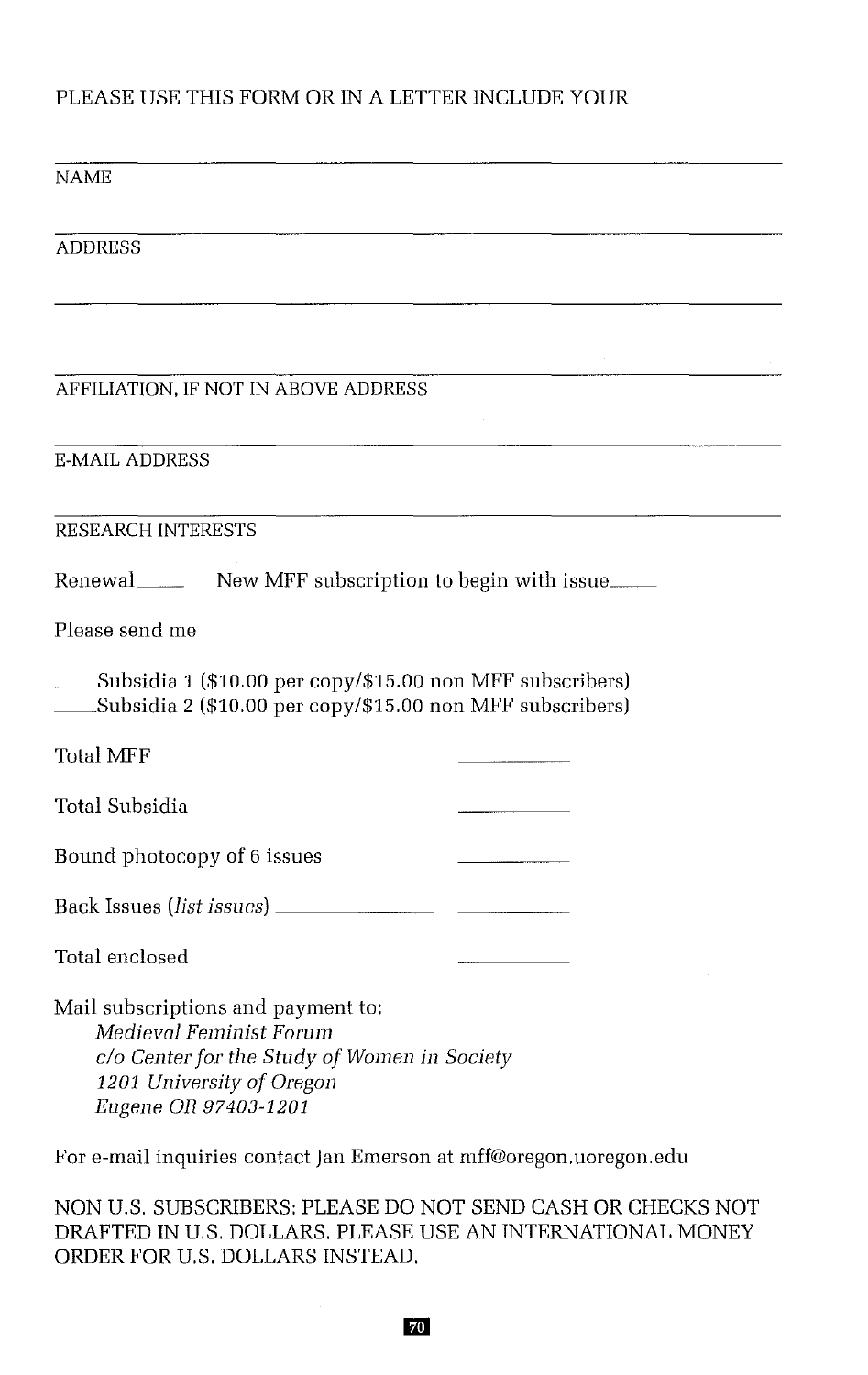# **MEDIEVAL FEMINIST FORUM**

(Formerly *Medieval Feminist Newsletter)*

# **2003-4 INSTITUTION SUBSCRIPTION RATES**

#### ISSN 1536-8742

The *Medieval Feminist Forum* is published twice a year, in July and December, by the Society for Medieval Feminist Scholarship. Subscriptions may begin with any issue.

| Institutions US        | 1 year | \$20.00 | 2 years \$35.00 |  |
|------------------------|--------|---------|-----------------|--|
| Institutions Canada    | 1 year | \$23.00 | 2 years \$41.00 |  |
| Institutions UK/Europe | 1 year | \$25.00 | 2 years \$45.00 |  |
| Institutions All Other | 1 year | \$28.00 | 2 years \$50.00 |  |

A bound photocopy of Issues 6 (Fall 1988)-21 (Spring 1996) (including a bibliography from Issues 1–8) is available for  $$40.00 + $5.00$  postage and handling,

Individual copies of Issues-22 (Fall 1996); 23 (Spring 1997); 24 (Fall 1997); 25 (Spring 1998); 26 (Fall 1998); 27 (Spring 1999); 28 (Fall 1999); 29 (Spring 2000); 30 (Fall 2000), 31 (Spring 2001), 32 (Fall 2001), 33 (Spring 2002) and 34 (Fall 2002)-are available at \$8,00 (\$6.00 students and independent scholars) each including postage and handling.

*Subsidia, MFF's* new special topics series, is published occasionally, If you would like to subscribe to Subsidia, MFF will send you copies as available and invoice you or your subscription service, Copies of Issue 1 are available for \$15.00 each, Issue 2 for \$20,00 each, including postage and handling. You may order on the form on page 72.

*Subsidia* issues to date are:

*Subsidia* 1: *Medieval Women in Film: An Annotated Handlist and Reference Guide, with Essays on Teaching* The Sorceress. Compiled and edited by Charlene Miller-Avrich and Virginia Blanton-Whetsell. (2000)

*Subsidic* 2: *Women in Medieval Iberia: A Selected Bibliography.* By Rafael M. Merida-jimenez. (2002)